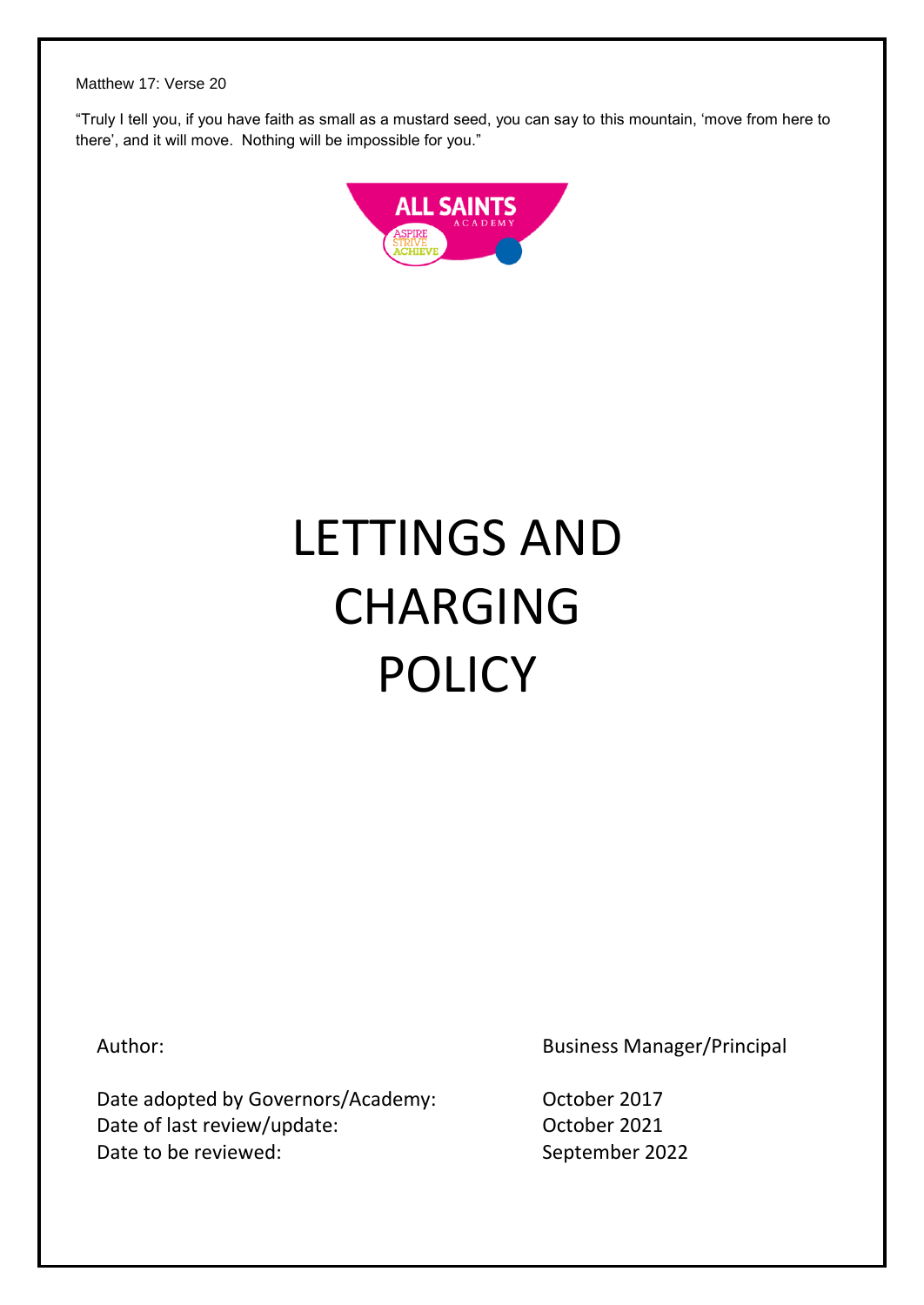*"Truly I tell you, if you have faith as small as a mustard seed, you can say to this mountain, 'move from here to there', and it will move. Nothing will be impossible for you."*

## **Introduction**

*Our Academy Vision is "Living Well Together with Dignity, Faith and Hope". We aspire to take dignified decisions and afford dignity to all members of our community, regardless of background or circumstance. Our position as a Voluntary Aided Church Academy means that the Christian faith has a central role in all of our actions and decisions. We strive for excellence in all that we do, enabling our students to transform their lives and to hope for happy and successful futures.*

At All Saints Academy, our vision is "Living Well Together with Dignity, Faith and Hope and this translates into our everyday practice. Our Academy has faith that those with a responsibility for lettings will act with integrity in all transactions ensuring that incomes from lettings are maximised. This will mean that the extra funds will assist the Academy in ensuring students can gain a high quality education regardless of funding constraints.

This document sets out the Academy's approach towards developing effective Community Use of its premises ensuring that we fulfil our vision to 'Live Well together.'

#### **Rationale:**

The Governing Body of the Academy controls the use of premises out of Academy hours, and should encourage use of the Academy by the community. The Academy may retain income from lettings at charges determined by its Governing Body. Likewise, the Academy is responsible for all expenses incurred from the operation of lettings.

#### **Aims:**

The Governors wish to encourage parents and other voluntary community groups to provide help and support in the learning process; in particular, contributing their own skills, knowledge and understanding to students' development. In this way the Academy will afford local families opportunities to transform their lives and fulfil potential as the premises become widely used for events.

The Academy should actively seek to provide out-of school learning opportunities, which may be for students, for the community, or for both groups simultaneously.

Promotion of the Academy is encouraged within the local community, developing good relationships both with organisations and individuals.

The staff and governors see the Academy building and grounds as a valuable resource, which can be made available to the community to hire when that use matches the aims, objectives and ethos of the Academy. The Academy should maximise income from the letting of the premises.

Purposes of hire for regular and occasional use may include:

Sports and fitness activities Training and education School reunions Amateur dramatics Exhibitions Meetings, forums etc.

The Governing body does not, as a rule, permit use of the premises for wedding receptions, private parties, public discos, rock concerts etc. Past experience shows that such events have caused the Academy and their neighbours' issues, including: overrunning booked time, failure to clean up, damage to hall floor, drunkenness and noise nuisance compromising security.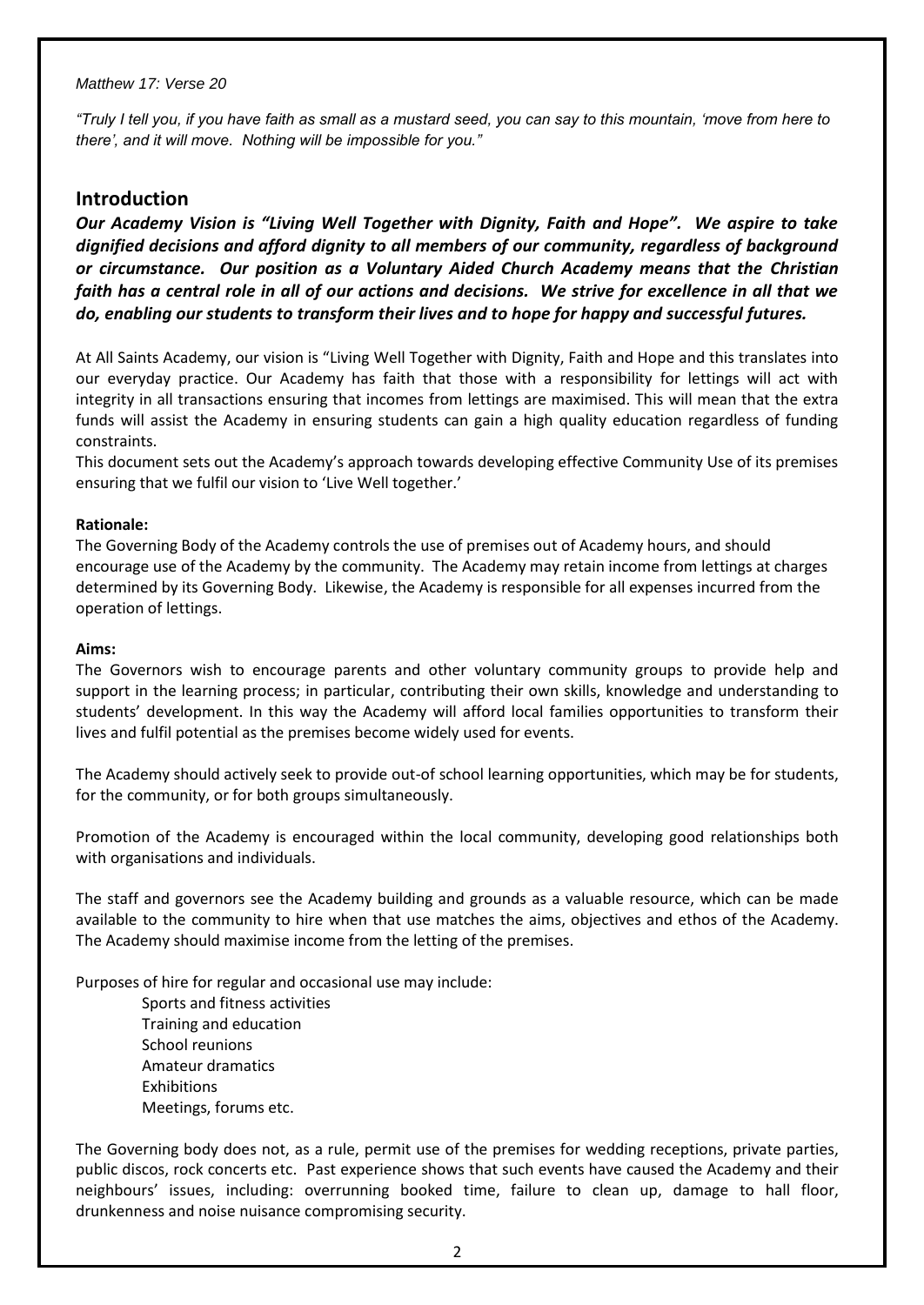*"Truly I tell you, if you have faith as small as a mustard seed, you can say to this mountain, 'move from here to there', and it will move. Nothing will be impossible for you."*

The Governing Body reserves the right to refuse access to any organisation which does not have the vision, ethos and values of the Academy.

## **Booking Times**

Times normally available for regular hire are as follows:-

| Monday to Thursday | 18.00 till 21.00                        |
|--------------------|-----------------------------------------|
| Friday             | No lettings                             |
| Saturday           | By special arrangement at limited times |
| Sunday             | No lettings                             |

The premises may be hired later in the evening on an occasional basis in agreement with the Site Manager.

## **Management and Administration**

The Academy Services Manager is responsible for:

- the efficient and cost effective management of all aspects of the lettings function.
- ensuring the Site Manager takes responsibility for monitoring the quality of service provided to hirers.
- reviewing and developing the "Lettings Policy" in conjunction with the Executive Principal and Governors.

The Academy Services Manager and Site Manager may administer established, regular lettings on an ongoing basis. Any new or occasional lettings shall normally be approved by the Academy Services Manager and Executive Principal on behalf of the Governors, or, in special circumstances, by the board of Governors.

#### **Charges to Hirers**

- The Academy charges prices determined by the Governing Body.
- These charges may be applied to any external hirer, e.g. commercial organisations, clubs etc. The Academy's current schedule of charges is detailed below and shall be reviewed by the Governing Body on an annual basis. Any concessionary rates awarded to hirers will also be reviewed on an annual basis.
- The Governors, or Executive Principal on their behalf, may agree to charge reduced prices in special circumstances, e.g. charities, feeder schools etc

| AREA                                    | <b>COST PER</b>   |
|-----------------------------------------|-------------------|
|                                         | HOUR <sup>*</sup> |
| <b>Sports Hall</b>                      | £40               |
| Main Hall (limited availability)        | £60               |
| Dance Studio                            | £60               |
| Drama Studio                            | £60               |
| <b>ICT Suite</b>                        | £60               |
| Classrooms                              | £30               |
| 3G Pitch: 3 small sided pitches each at | £40               |
| Entire area of 3G pitch                 | £90               |
| MUGA                                    | £30               |

\* All costs will be reviewed annually

*Note: Interactive white boards and projectors available with hire. Commercial charges by negotiation.*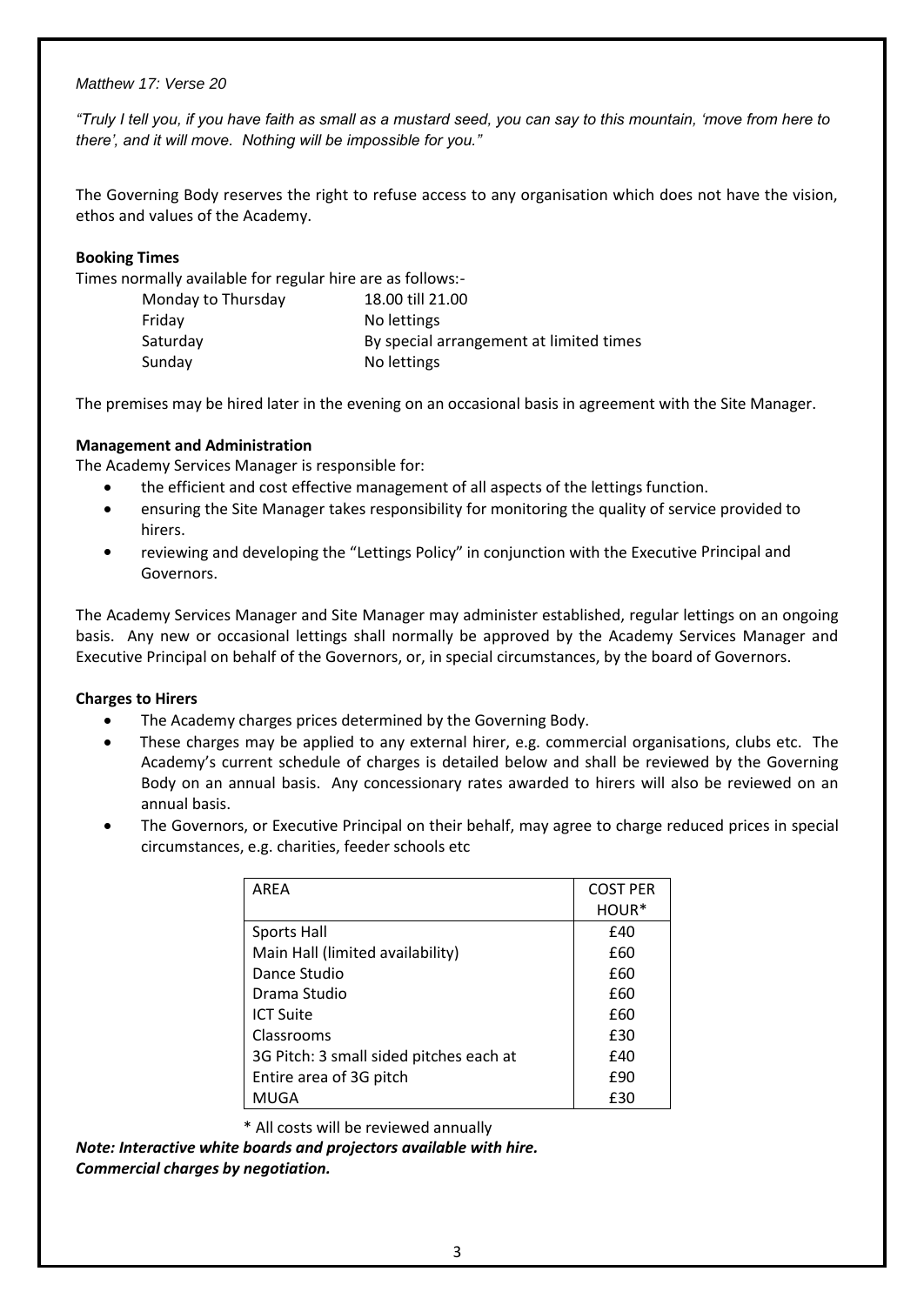*"Truly I tell you, if you have faith as small as a mustard seed, you can say to this mountain, 'move from here to there', and it will move. Nothing will be impossible for you."*

## **Contact Numbers**

| Bookings administration/queries      | 01582 619700 | 8.00am till 4.00pm                                            |
|--------------------------------------|--------------|---------------------------------------------------------------|
| Site Manager - Ian Taylor            | 07910 981666 | 7.00am till 2.00pm                                            |
| Assistant Site Manager – Joe Kissane | 07483 348333 | 1.30pm till 9.30pm Mon to Thurs<br>10.00am till 5.30pm Friday |

#### **Notes for Hirers**

- 1. Hirers must submit their exact accommodation requirements on the booking form provided, and state what other equipment will be required e.g. hall, foyer, changing rooms etc.
- 2. The hours of hiring must include all of the time taken for preparing the event as well as time taken for clearing away. The Academy allows grace time of 5 minutes before a letting and 10 minutes after. Hirers will be charged for additional time if any let overruns the booked time.
- 3. The Academy should be satisfied that the Hirer is able to manage the let in accordance with adequate care, health and safety procedures, child protection procedures etc. before agreeing to accept the booking. This should include training and knowledge of the Prevent strategy. If the Academy does not feel that satisfactory procedures will be in place during the let they have the right to decline the booking application.
- 4. At least one referee will be requested; ideally from a previous letting arrangement. Referees should be independent and not a relation or from within the hiring organisation.
- 5. No pets/dogs (other than assistance dogs) are allowed anywhere on the Academy site.
- 6. The completed application form (pages 5 to 8 of this policy) should be returned to All Saints Academy Dunstable at least **7 days** in advance of the letting taking place.
- 7. Payment for the hire must be made at least **7 days** before the first booked date.
- 8. Lettings booked for more than 6 weeks consecutively must pay 2 weeks hire up front as a deposit. This must be made at least **7 days** before the first booked date.
- 9. Cancellation of the hire must be sent in writing or email to the Academy **no later than 7 days before the date of the booking.** In the absence of such written confirmation, the hirer will still be liable for the full cost of the booking. This includes any individual weeks that form part of a block booking. Failure to attend is also subject to full charge.
- 10. The charges for the hire shall be those in force on the date of the hire.
- 11. The Academy reserves the right to cancel a hire at short notice due to reasons beyond our control, eg ice/snow.
- 12. All hirers must have Public Liability Insurance providing cover up to £5 million. For individuals or organisations who do not have insurance, 13.75% of the hire charge, will be added to the bill, which will pay for the cost of cover through the Academy's insurers.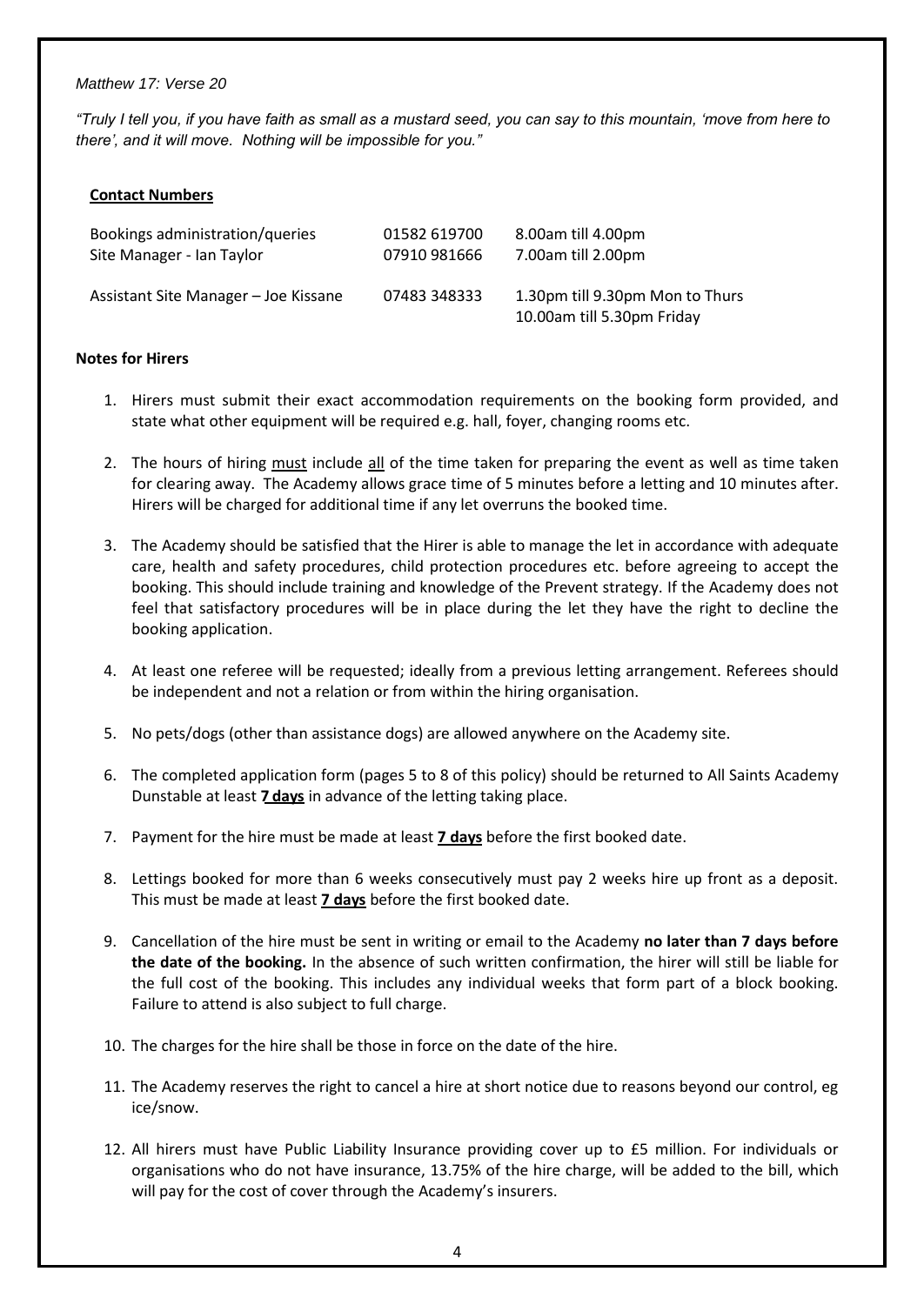*"Truly I tell you, if you have faith as small as a mustard seed, you can say to this mountain, 'move from here to there', and it will move. Nothing will be impossible for you."*

- 13. A copy of the hirer's policy certificate should be attached to the booking form. The validity of this certificate will be checked by the Academy.
- 14. The organiser of the letting **must** arrive in advance of the rest of the group and must **leave** only, when all of their group have left.
- 15. Hirers are responsible for making their own provision for the attendance of a (current) First Aid trained person and should carry their own basic first aid equipment, mobile phones etc.
- 16. The Site Manager or Assistant Site Manager will be pleased to meet hirers (and their stewards) in order to run through these procedures, either on the day or – preferably – at a time agreeable to all parties prior to the event.

## **Monitoring, Evaluation and Review**

The Governing Body has delegated to the Executive Principal the responsibility for reviewing the implementation and effectiveness of this policy. The Governing Body will approve all major changes to this policy. The policy will be promoted and published throughout the Academy.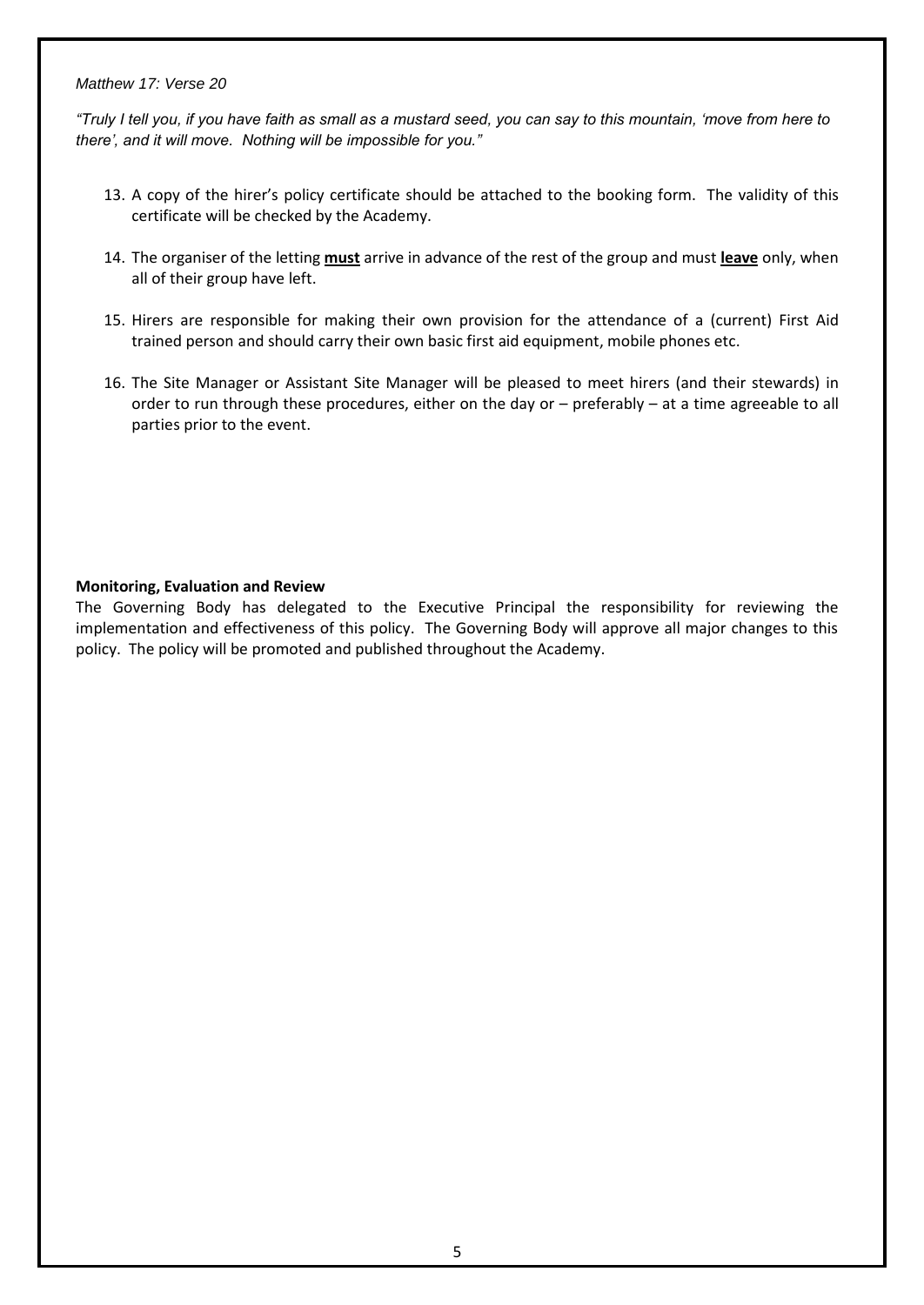*"Truly I tell you, if you have faith as small as a mustard seed, you can say to this mountain, 'move from here to there', and it will move. Nothing will be impossible for you."*



#### **ALL SAINTS ACADEMY DUNSTABLE**

## **APPLICATION FORM FOR THE USE OF ACADEMY PREMISES**

This form is to be completed by the person responsible, on behalf of the hirers. It is understood that this person will be responsible for the payment of all charges relating to this booking and will ensure that all aspects of our lettings policy are adhered to at all times.

| Club/Organisation: |  |
|--------------------|--|
|                    |  |

# **MAIN CONTACT**

| Name: 2008 2009 2010 2021 2022 2023 2024 2022 2023 2024 2022 2023 2024 2022 2023 2024 2022 2023 2024 2022 2023 |                                                                                                                |  |
|----------------------------------------------------------------------------------------------------------------|----------------------------------------------------------------------------------------------------------------|--|
|                                                                                                                |                                                                                                                |  |
|                                                                                                                |                                                                                                                |  |
|                                                                                                                | Postcode Postcode                                                                                              |  |
| (please provide at least one phone number)                                                                     | Telephone No: (day) ___________________ (evening) ______________________________Mobile _______________________ |  |

Email address:

I confirm that I am over the age of 18 years and I understand that, if permission is granted, it will be subject to all conditions of usage within the Academy's Letting Policy. I am aware that paying this premium does not absolve myself and my organisation (as the Hirer) of the responsibility for injury or damage caused by our neglect during the hire. I understand I must give immediate notice in writing, to either the Site Manager or the Academy Services Manager, of any accident or damage caused during the letting.

I understand it is my responsibility, on behalf of my organisation, to ensure that any area of accommodation used in the course of the letting is left in the condition in which it is found. I must also ensure that my organisation leave the premises at the time stated on the booking form.

Signature of Applicant: \_\_\_\_\_\_\_\_\_\_\_\_\_\_\_\_\_\_\_\_\_\_\_\_\_\_\_\_\_\_\_\_\_\_\_\_\_\_\_\_\_\_\_\_\_\_\_\_\_\_\_\_\_\_\_\_\_\_\_\_\_\_\_\_\_\_\_\_\_\_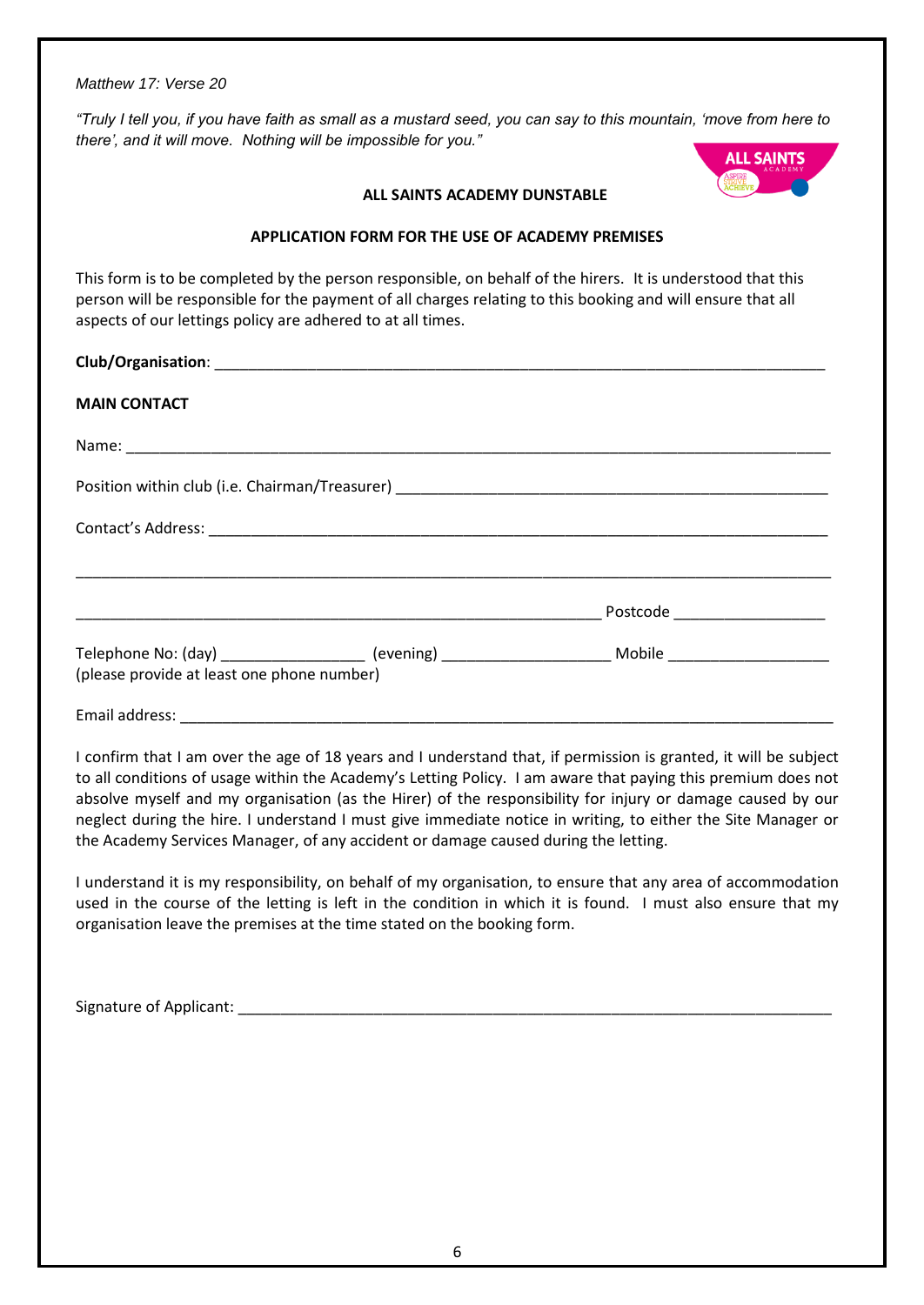*"Truly I tell you, if you have faith as small as a mustard seed, you can say to this mountain, 'move from here to there', and it will move. Nothing will be impossible for you."*

| <b>ACCOMMODATION</b><br><b>REQUIRED</b> | <b>TIME</b><br><b>FROM</b> | ΤO | <b>DATES REQUIRED</b><br>(please include day of<br>week, eg Mon 1/7) | <b>TOTAL</b><br><b>HOURS</b> | <b>COST</b><br><b>PER HOUR</b> | <b>TOTAL</b><br><b>COST</b> |
|-----------------------------------------|----------------------------|----|----------------------------------------------------------------------|------------------------------|--------------------------------|-----------------------------|
| Sports Hall                             |                            |    |                                                                      |                              |                                |                             |
| Main Hall (limited availability)        |                            |    |                                                                      |                              |                                |                             |
| Dance Studio                            |                            |    |                                                                      |                              |                                |                             |
| Drama Studio                            |                            |    |                                                                      |                              |                                |                             |
| <b>IICT Suite</b>                       |                            |    |                                                                      |                              |                                |                             |
| Other please specify                    |                            |    |                                                                      |                              |                                |                             |
| 3G                                      |                            |    |                                                                      |                              |                                |                             |
| <b>MUGA</b>                             |                            |    |                                                                      |                              |                                |                             |
| <b>Classrooms</b>                       |                            |    |                                                                      |                              |                                |                             |
| Deposit (if required)                   |                            |    |                                                                      |                              |                                |                             |
| <b>TOTAL COST</b>                       |                            |    |                                                                      |                              |                                |                             |

## **APPLICATION FORM FOR THE USE OF ACADEMY PREMISES**

Name of Organisation

Nature and object of meeting

Will any copyright material be used?

Estimated number of people to be present

Estimated number of children under 16 years to be present

If children or vulnerable adults are involved, please provide details on processes in place for safeguarding and Prevent. To include how many DBS checked staff/volunteers are on site, training undertaken by organisers and how this has been shared with other staff/volunteers

Please provide details of health and safety processes the organisation has in place. To include first aid provision on site.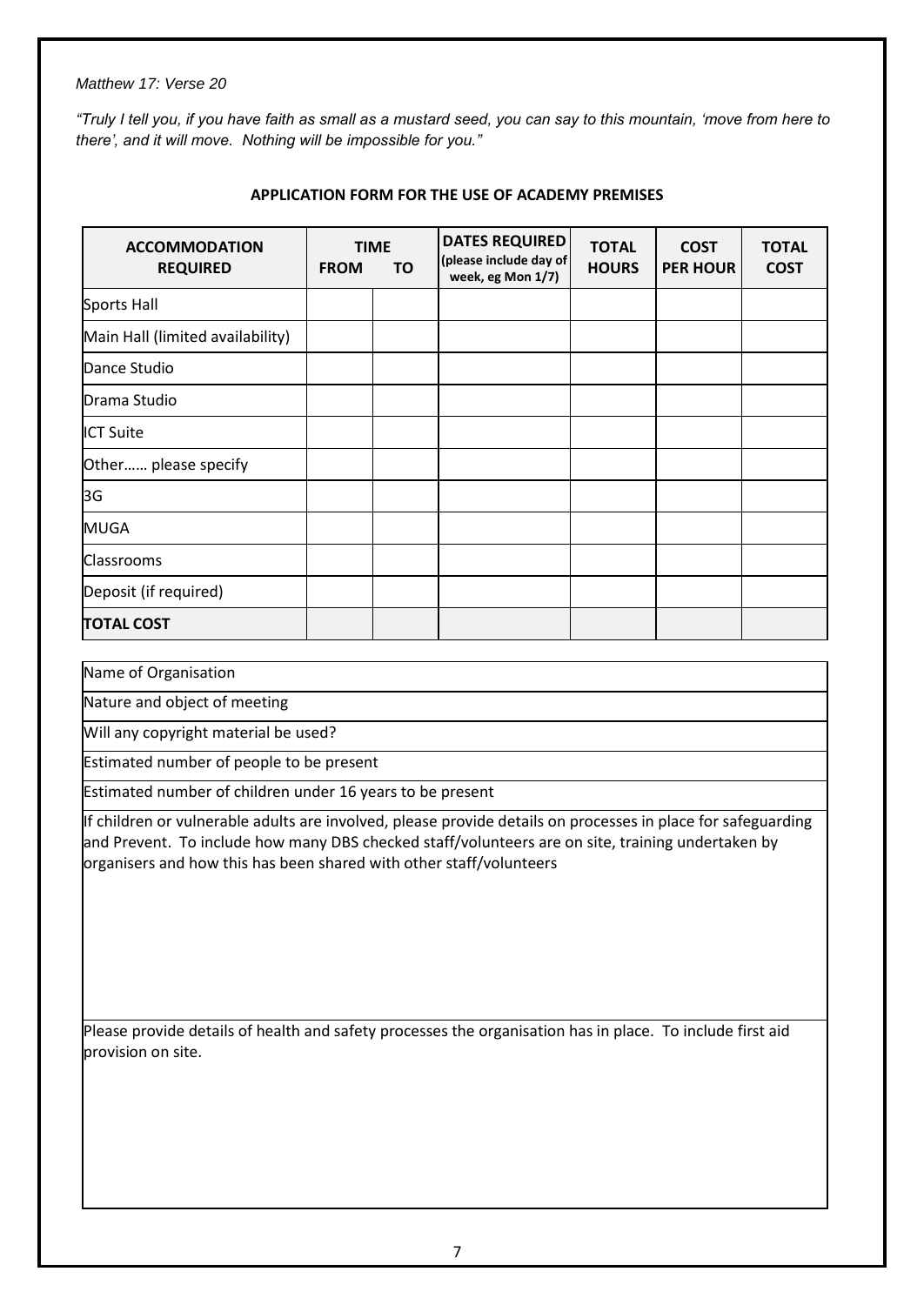*"Truly I tell you, if you have faith as small as a mustard seed, you can say to this mountain, 'move from here to there', and it will move. Nothing will be impossible for you."*

| Will all persons be members of the Organisation?   |    |  |
|----------------------------------------------------|----|--|
| Will charges be made, if so how much and what for? |    |  |
| How many tables / chairs will be required?         |    |  |
| Any other equipment required (e.g. O.H.P.) ?       |    |  |
| References: Please supply at least one.            |    |  |
| 1.                                                 | 2. |  |
|                                                    |    |  |
|                                                    |    |  |

| <b>FOR OFFICE USE ONLY:</b>            |  |
|----------------------------------------|--|
| Cancellation costs                     |  |
| Additional administration (amendments) |  |

| <b>Valid Public Liability</b> | <b>Invoice Sent</b> | <b>Payment</b>  | <b>References</b> |
|-------------------------------|---------------------|-----------------|-------------------|
| <b>Insurance Cover</b>        |                     | <b>Received</b> | <b>Checked</b>    |
|                               |                     |                 |                   |

## **Terms & Conditions of Bookings**

- 1. The use of our Academy premises is permitted by the Governing Body on the understanding that the following rules are adhered to at all times.
- 2. Once you, the hirer, have been accepted to use the Academy premises, you are automatically bound by all terms and conditions of usage of the premises. The Governing Body have the right to vary these terms and conditions at any time.
- 3. The hirer is responsible for those attending the function and in particular for leaving the site in a quiet and orderly fashion by the time stated in the booking agreement.
- 4. The hirer is responsible for the protection of the premises from damage and for the good behaviour of all associated users.
- 5. The Governing Body will not accept responsibility for any loss of or damage to any property owned by any person using the premises during the period of the letting. Property shall be brought onto the premises at the sole risk of the owner.
- 6. The hirer is responsible for informing the Governing Body, of any person sustaining injury or loss on the school premises during the period of the let.
- 7. Where car parking is required, the hirer must undertake the proper stewarding and control of the parking area. Safe entry and exit must be maintained from the premises and as well as clear access for emergency and service vehicles.
- 8. The hirer must ensure requirements in connection with the issue of licenses for public dancing, music, public entertainment, performing arts or sale of alcohol are fully in place.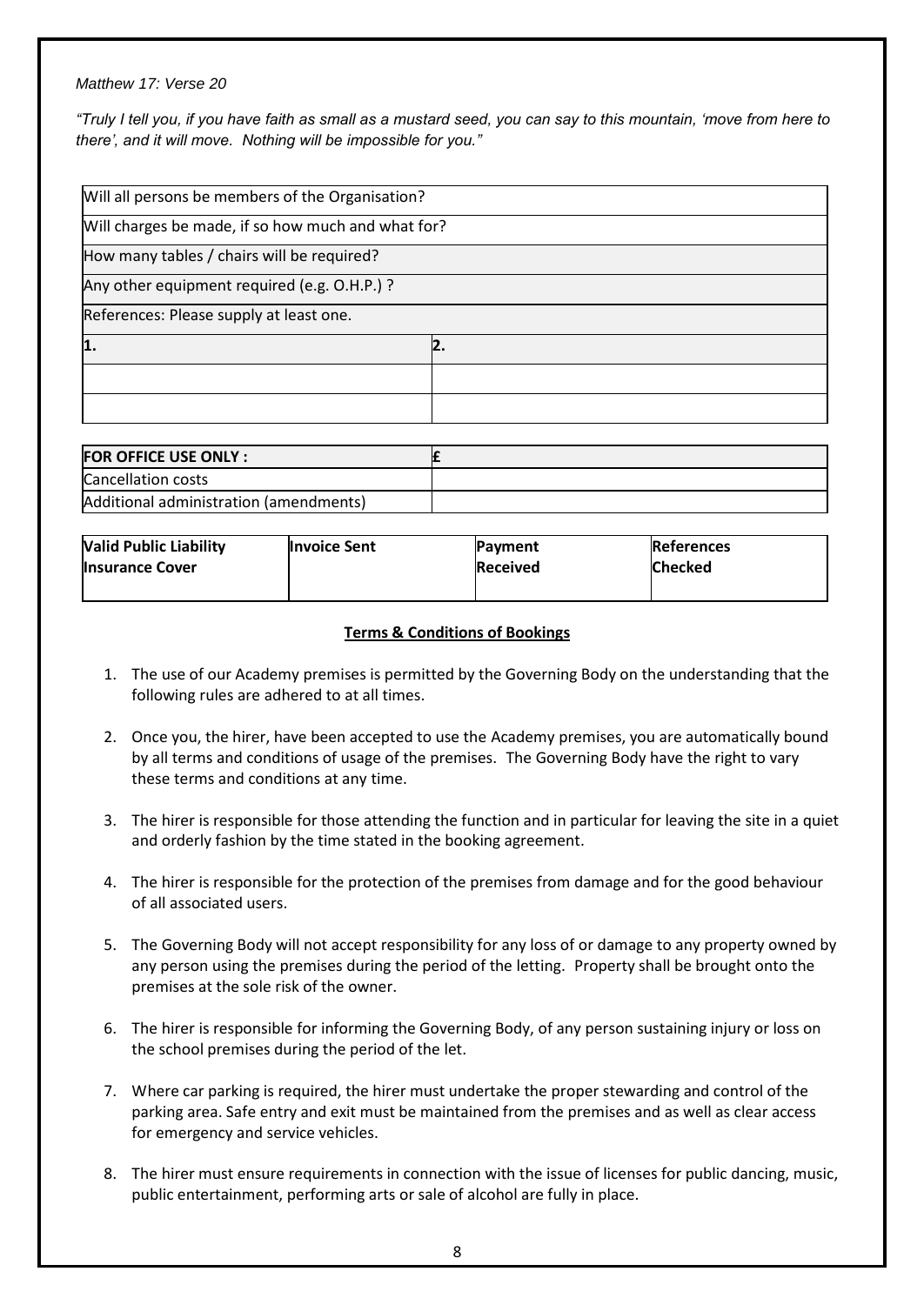*"Truly I tell you, if you have faith as small as a mustard seed, you can say to this mountain, 'move from here to there', and it will move. Nothing will be impossible for you."*

- 9. No intoxicating liquor shall be brought or consumed on Academy premises or any part thereof except as part of a recognised activity by the hiring organisation.
- 10. Any hiring organisation suspected of or found to bring illegal substances onto the premises will be reported to the relevant authorities and barred from any future hire.
- 11. No person under the age of 16 years is permitted on the premises without adequate adult care and supervision.
- 12. All children are to be supervised at all times. Groups organising care schemes will adhere to all regulations set out in the Children Act 1989 including Child Protection and Safeguarding.
- 13. The right of access to all parts of the Academy premises, whether or not included in the permission for hire, is reserved to the Academy, Governing Body or any authorised officer and the hirer shall not obstruct or interfere with this right.
- 14. No alterations or additions including electrical work, flooring, staging, curtaining or scenery may be carried out without the previous consent from the Academy Services Manager and any such alterations and additions as may be authorised shall be carried out in accordance with the directions and to the satisfaction of the Academy and shall be returned to their original state immediately after usage, at the expense of the hirer.
- 15. Furniture, including chairs, must not be removed from the Academy premises nor for use either on the playing field or playground or in any other building outside the Academy unless prior permission has been applied for and granted by the Academy Services Manager.
- 16. No advertising may be placed in any area of the Academy premises without the direct permission of the Academy Services Manager.
- 17. The Academy's No Smoking Policy must be adhered to at all times.
- 18. The hirer must show the Academy they have adequate insurance in place for the activity proposed. If not, the Academy can organise public liability insurance cover at an additional charge as part of the booking agreement.
- 19. The hirer will adhere to all Health and Safety requirements as required by the Academy.
- 20. Food or drink must be kept in designated social areas, unless prior written permission has been granted.
- 21. It is the responsibility of the hirer to ensure that any area of accommodation used in the course of the letting is left in the condition in which it was found and is maintained in a safe condition during the letting.
- 22. The Governing Body may cancel any permission granted to use the premises:
	- a) If the area to be hired is required for official educational activities organised by the Academy.
	- b) If any damage has been caused to the premises or to any property of the Academy during any previous use of the premises by the person or body now wishing to use the premises.
	- c) If there are any breaches of these terms and conditions.